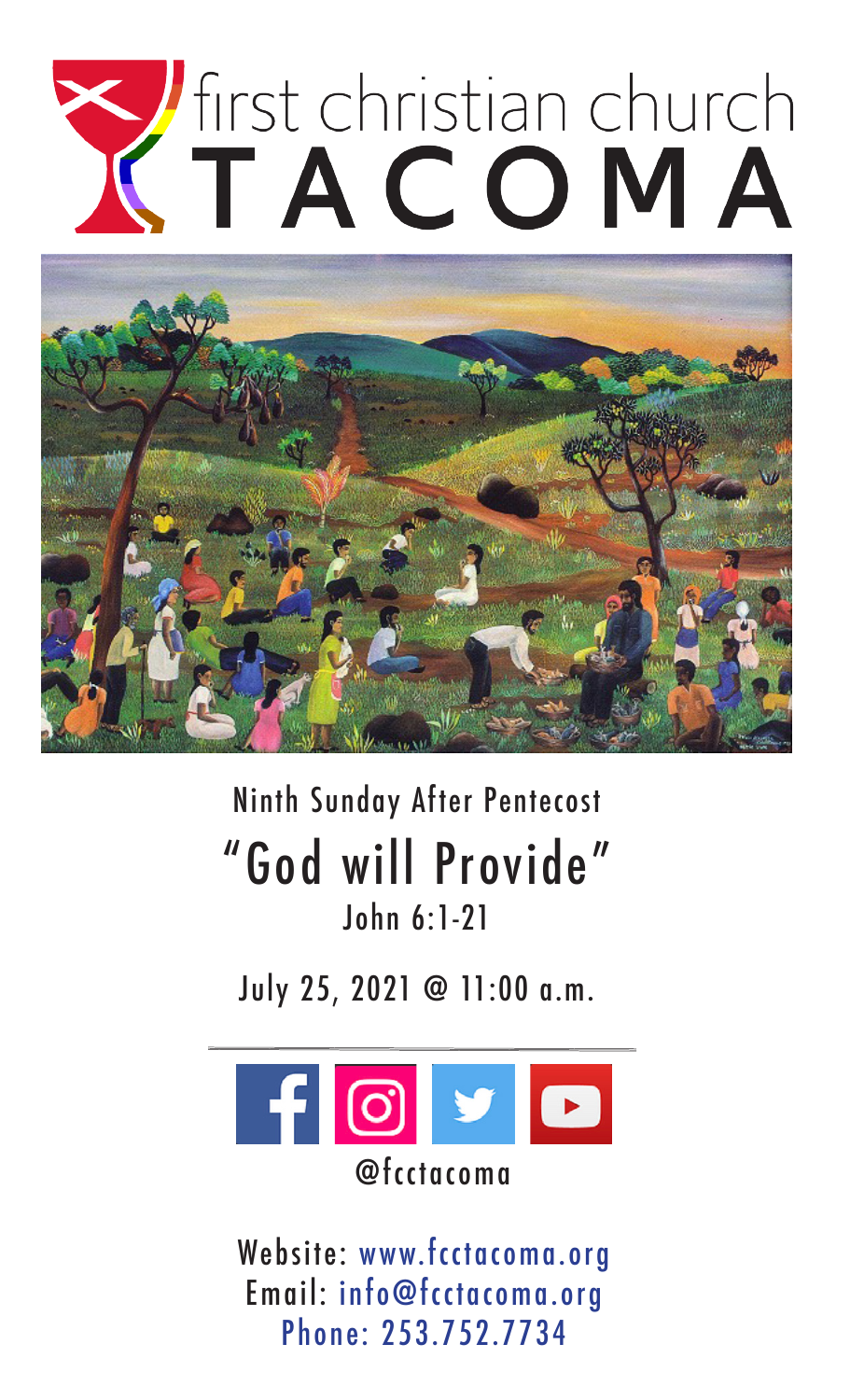## **Gathering Music**

#### **Prelude FCC Trio**

"Glory, Glory, Hallelujah"

### **Call to Worship Ginny Quiring**

In times of plenty, in times of want **God will provide**.

In times of worry, in times of questioning,

#### **God will provide.**

For the one who is outcast, for the one seeks healing,

#### **God will provide.**

For the one treated poorly, for the one with too much,

#### **God will provide.**

For the strength and direction we need,

#### **God will provide.**

For whatever we are called to do,

#### **God will provide.**

Let us worship our God!

#### **Opening Hymn** No.16

"Come Thou Fount"

## **A Time for Prayer Pastor Doug**

After a pastoral prayer is offered, worshippers are invited to light a candle at a nearby station as we continue our time of prayer. *"Live in Charity"*

#### **Community Prayer**

#### *Eternal Spirit, Earth-maker, Pain-bearer From the New Zealand Prayer Book* Find this week's responsive prayer insert in your pew.

# **Scripture Reading**  Ginny Quiring

## **John 6:1-21**

**Welcome** Rev. Doug Collins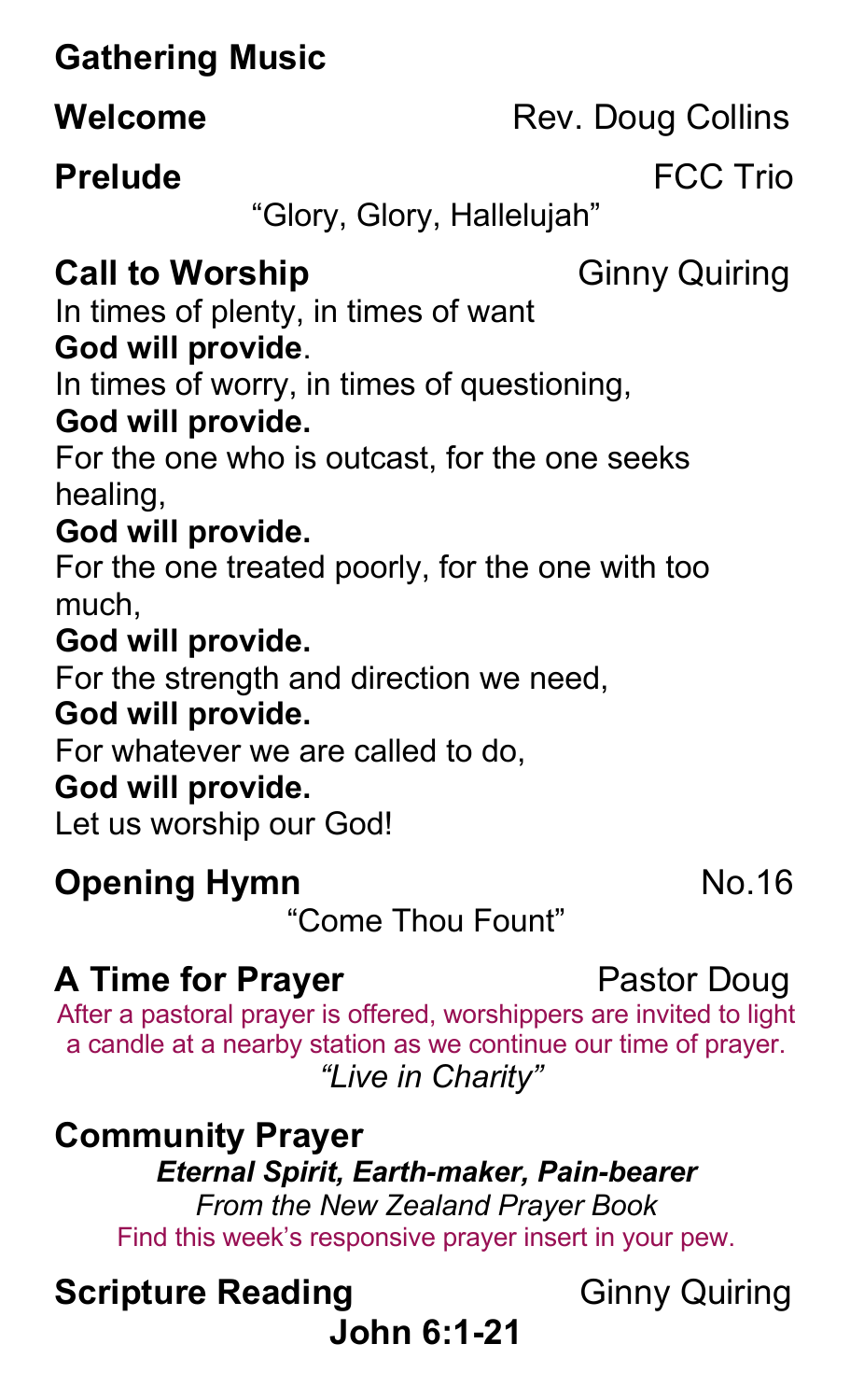After this Jesus went to the other side of the Sea of Galilee, also called the Sea of Tiberias **<sup>2</sup>** A large crowd kept following him, because they saw the signs that he was doing for the sick. **<sup>3</sup>** Jesus went up the mountain and sat down there with his disciples. **<sup>4</sup>** Now the Passover, the festival of the Jews, was near. **<sup>5</sup>** When he looked up and saw a large crowd coming toward him, Jesus said to Philip, "Where are we to buy bread for these people to eat?" **<sup>6</sup>** He said this to test him, for he himself knew what he was going to do. **<sup>7</sup>** Philip answered him, "Six months' wages would not buy enough bread for each of them to get a little." **<sup>8</sup>** One of his disciples, Andrew, Simon Peter's brother, said to him, **<sup>9</sup>** "There is a boy here who has five barley loaves and two fish. But what are they among so many people?" **<sup>10</sup>** Jesus said, "Make the people sit down." Now there was a great deal of grass in the place; so they sat down, about five thousand in all. **<sup>11</sup>** Then Jesus took the loaves, and when he had given thanks, he distributed them to those who were seated; so also the fish, as much as they wanted. **<sup>12</sup>** When they were satisfied, he told his disciples, "Gather up the fragments left over, so that nothing may be lost." **<sup>13</sup>** So they gathered them up, and from the fragments of the five barley loaves, left by those who had eaten, they filled twelve baskets. **<sup>14</sup>** When the people saw the sign that he had done, they began to say, "This is indeed the prophet who is to come into the world." <sup>15</sup> When Jesus realized that they were about to come and take him by force to make him king, he withdrew again to the mountain by himself. **<sup>16</sup>** When evening came, his disciples went down to the sea, **<sup>17</sup>** got into a boat, and started across the sea to Capernaum. It was now dark, and Jesus had not yet come to them. **<sup>18</sup>** The sea became rough because a strong wind was